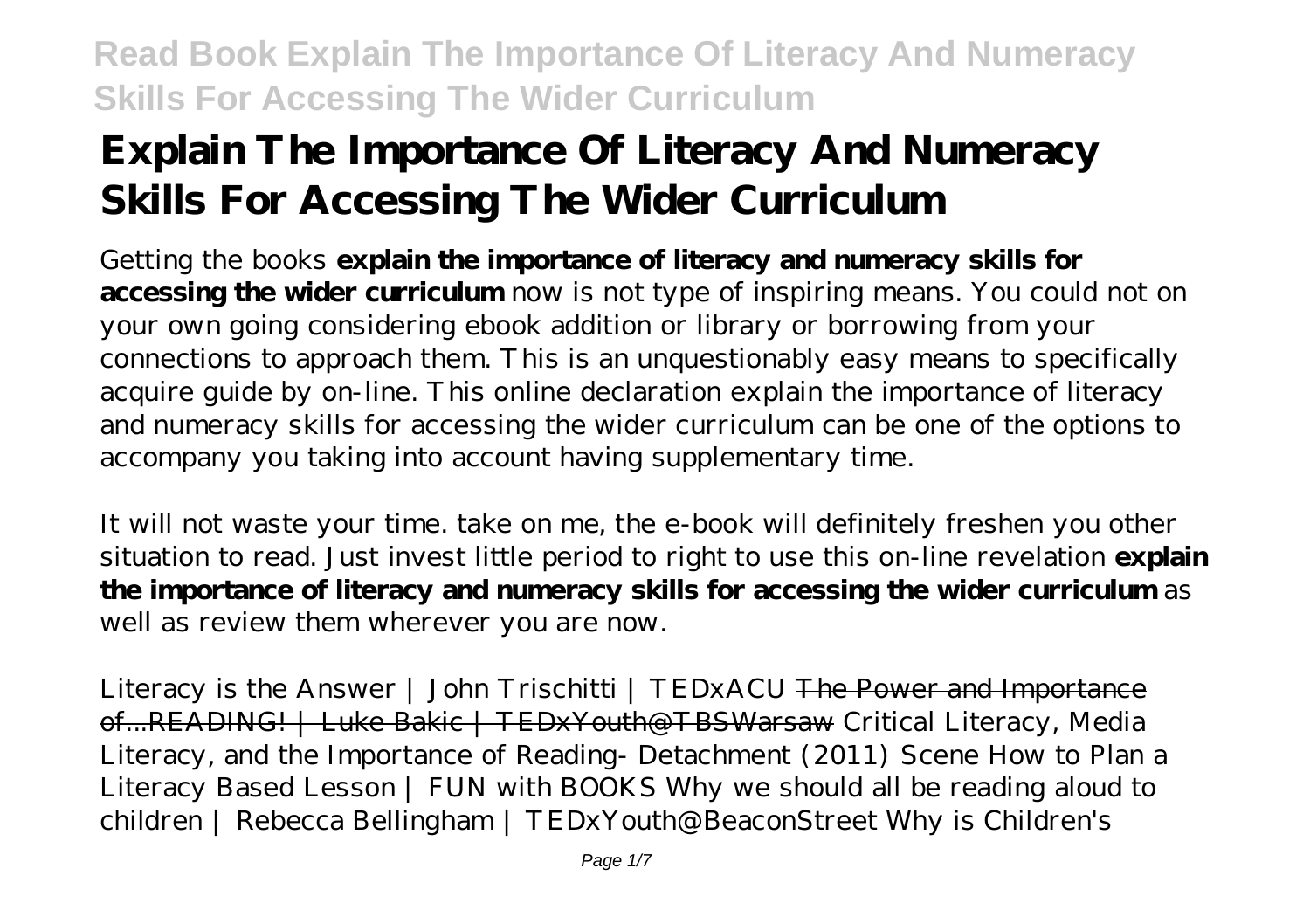*Literacy So Important? - Ask An Expert* Why is Literacy so Important? Aaron Blabey - The importance of literacy *Bookwise Quotes: The Importance of Literacy* **Defining 21st century literacy Martin Scorsese on the Importance of Visual Literacy** The importance of Literacy What is the most important influence on child development | Tom Weisner | TEDxUCLA How to Read a Book a Day | Jordan Harry | TEDxBathUniversity Improving early child development with words: Dr. Brenda Fitzgerald at TEDxAtlanta A New Way to Learn to Read English | Narda Pitkethly | TEDxSunValley Literacy Meaning *Skills Every Child Will Need to Succeed in 21st century | Dr. Laura A. Jana | TEDxChandigarh What Is Literacy? Early Literacy: The Importance of Oral Language What is LITERACY? What does LITERACY mean? LITERACY meaning, definition \u0026 explanation* Importance of literacy

Story Elements for Kids: What Is a Setting? HANDS UP  $+1$  - Introduction to Physical \u0026 Health Literacy

The Importance of Read-Alouds in Early LiteracyWhat is Information Literacy? *Why we all need to start reading aloud to our kids | Keisha Siriboe | TEDxWanChai Explain The Importance Of Literacy*

Ways to support literacy development Encourage reading. Reading is the first pillar of literacy, so encourage young learners to immerse themselves in it... Discuss texts together. Actively discussing what has been read encourages learners to make connections and think deeply... Use games and ...

*What is literacy and why is it important? | 3P Learning* Page 2/7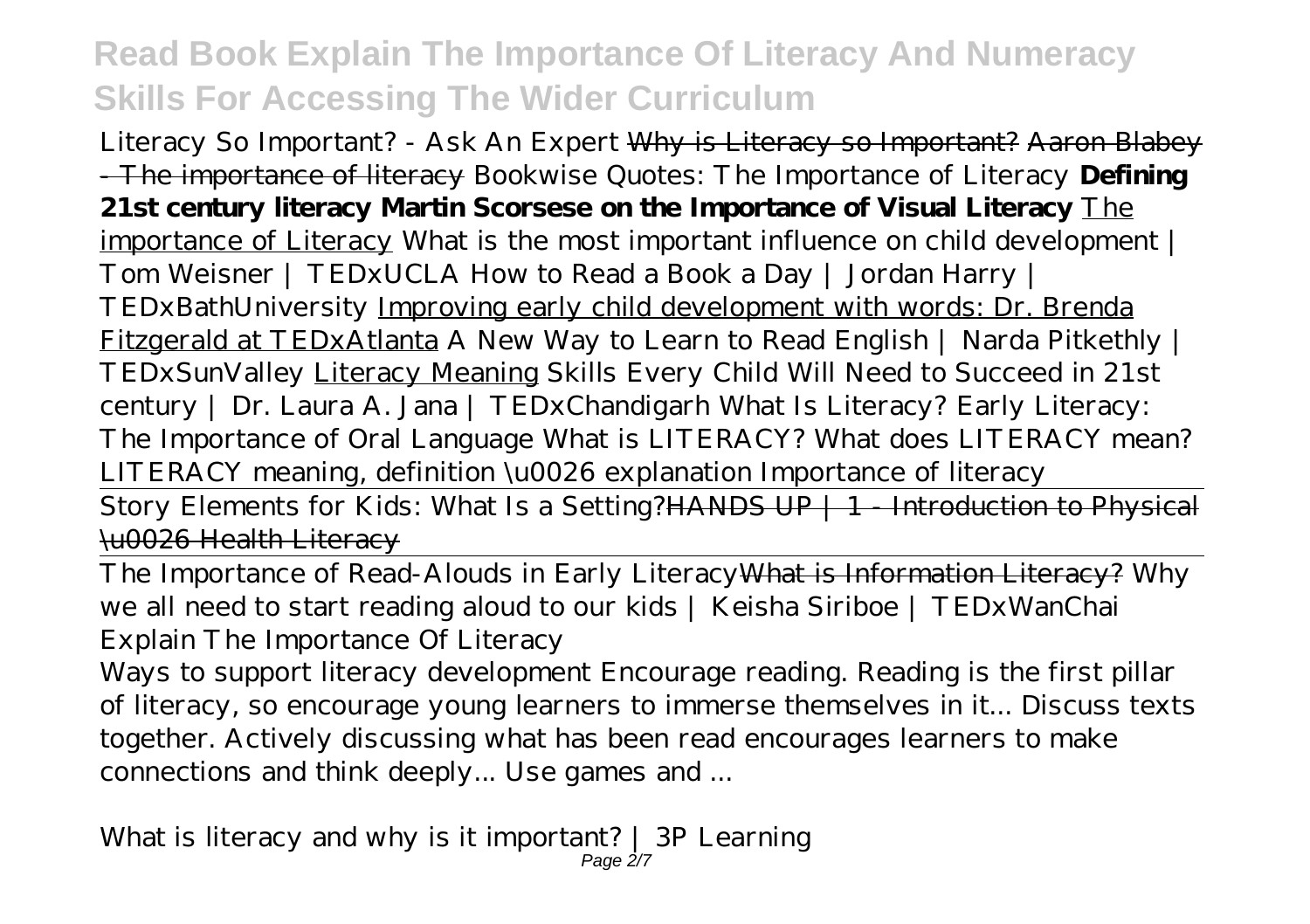Literacy is the ability to read, write, speak and listen in a way that lets us communicate effectively and make sense of the world. The importance of literacy Lacking vital literacy skills holds a person back at every stage of their life.

#### *What is literacy? | National Literacy Trust*

Ah, literacy. Easily the most important ability a person can have. For those of you who are unsure what exactly "literacy" means, literacy is your willingness to engage with language to understand and converse meaning in all aspects: reading, writing, spelling, and listening.

#### *The Importance of Literacy: 3 Easy Steps for Reading ...*

Literacy lifts individuals out of poverty. Lacking basic reading and writing skills is a tremendous disadvantage. Literacy not only enriches an individual's life, but it creates opportunities for people to develop skills that will help them provide for themselves and their family. Literacy improves the development of the wider community

#### *The importance of education: 5 ways literacy improves lives*

"Literacy is the first step towards freedom, towards liberation from social and economic constraints. It is the prerequisite for development, both individual and collective. It reduces poverty and inequality, creates wealth, and helps to eradicate problems of nutrition and public health."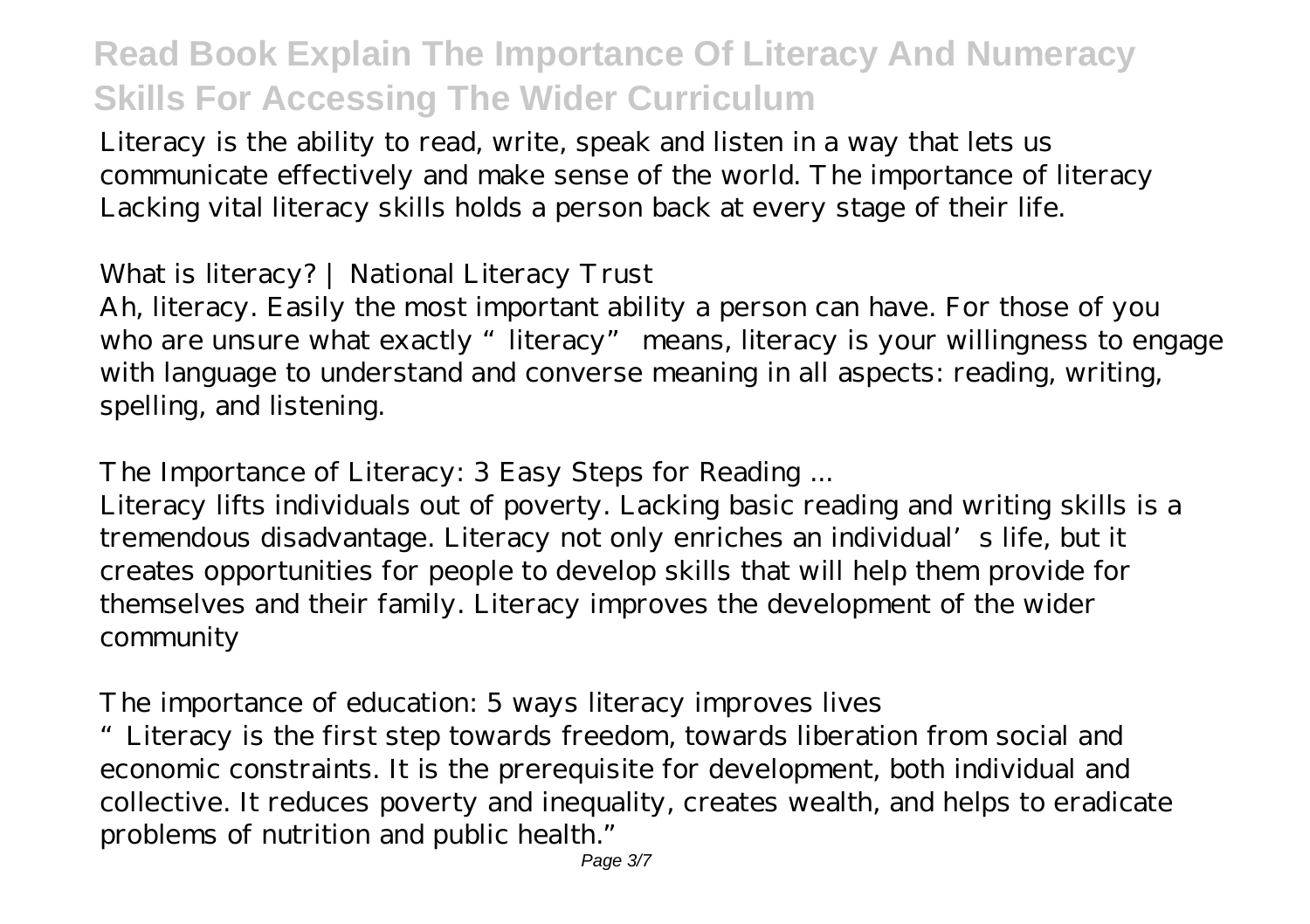### *How important is literacy to education and development ...*

The Importance of Literacy Helping someone to read and write effectively or acquire the basic math skills so many of us take for granted, improves the future of everyone in society. Literacy is critical to economic development as well as individual and community well-being. The Importance of Literacy to Economic Development

### *The Importance of Literacy - Project Literacy Central ...*

Literacy and numeracy skills are important for accessing the wider curriculum because they are used in everything. Literacy skills allow children to explore the ways in which language works so that they can use this knowledge in a variety of situations. Literacy skills include, writing, reading, communicating, listening and understanding.

### *Free Essay: 1.1- Explain the importance of literacy and ...*

Literacy is probably the single-most important part of education. Without literacy, all other learning is impossible. Literacy involves using reading, writing, speaking, listening, and viewing to gain more knowledge. Without the ability to do any of these skills, there is absolutely no way to acquire more knowledge.

### *The Importance of Literacy in Education | HubPages*

The Importance of Literacy and Numeracy Skills Getting Support. Students from a Page 4/7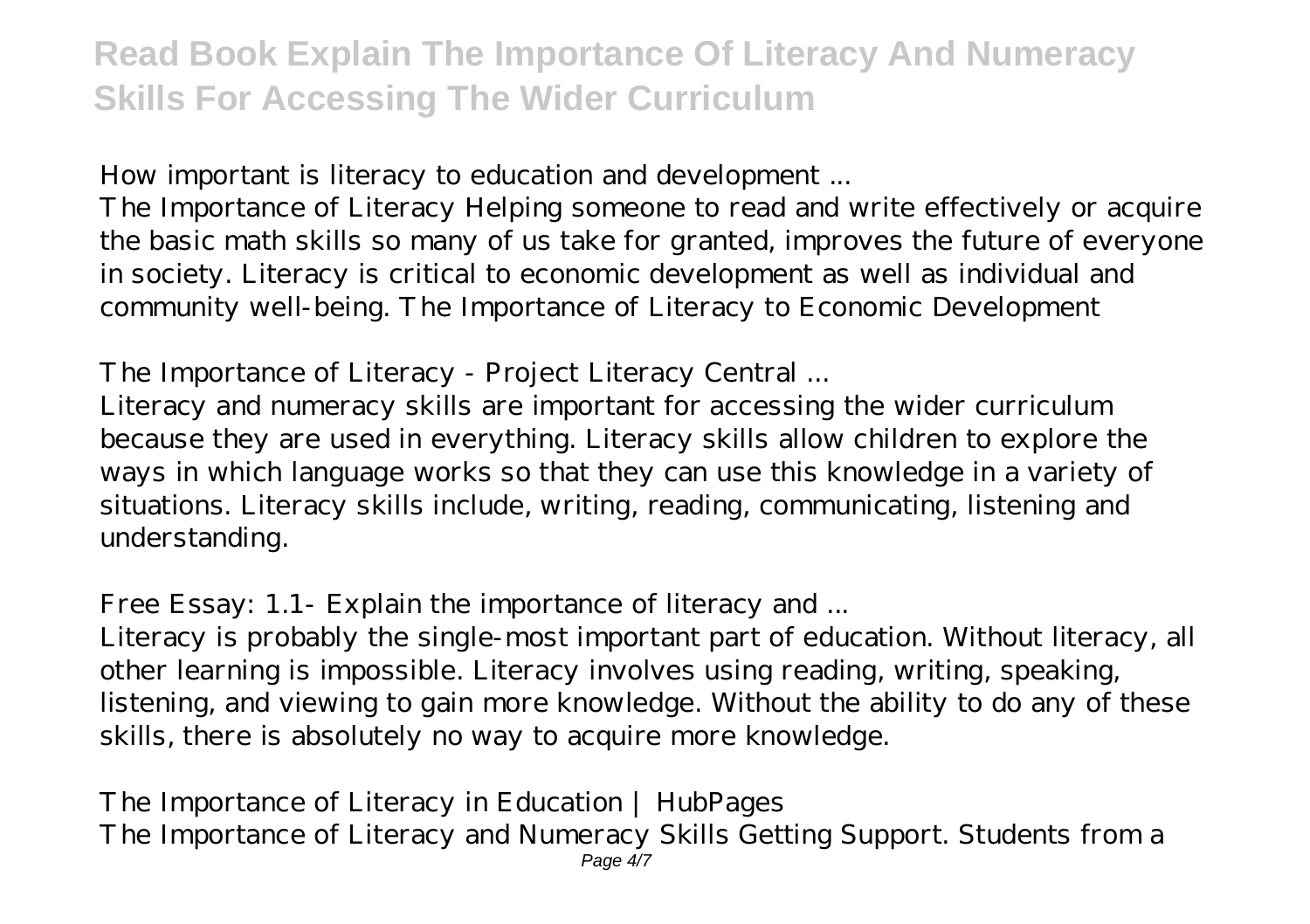range of different backgrounds who take these courses will be surprised at how quickly... Literacy Skills. Literacy has been defined in various ways over the years. Previously, being able to sign your name was... ...

#### *The Importance of Literacy and Numeracy Skills*

As a component of basic education and a foundation for lifelong learning, literacy is the key to enhancing human capabilities and achieving many other rights. In short, literacy and numeracy...

#### *The importance of literacy and numeracy in early childhood ...*

Literacy is a very important and useful tool someone should have when walking through life, it can help make people's life more simple. Sometimes literacy can be hard to learn, but it is worth it in the end. Being literate can help out when people want to learn something new or have important work to do for a job or school.

#### *The Importance of Literacy Essay - 720 Words | Bartleby*

within literacy there are three main areas of language, which are speaking, and listening, reading and writing. These all intertwine and help the children to develop in literacy. The aims of literacy are to develop children's abilities to listen, speak, read, and write for a wide range of purposes. It enables children to express themselves creatively and imaginatively.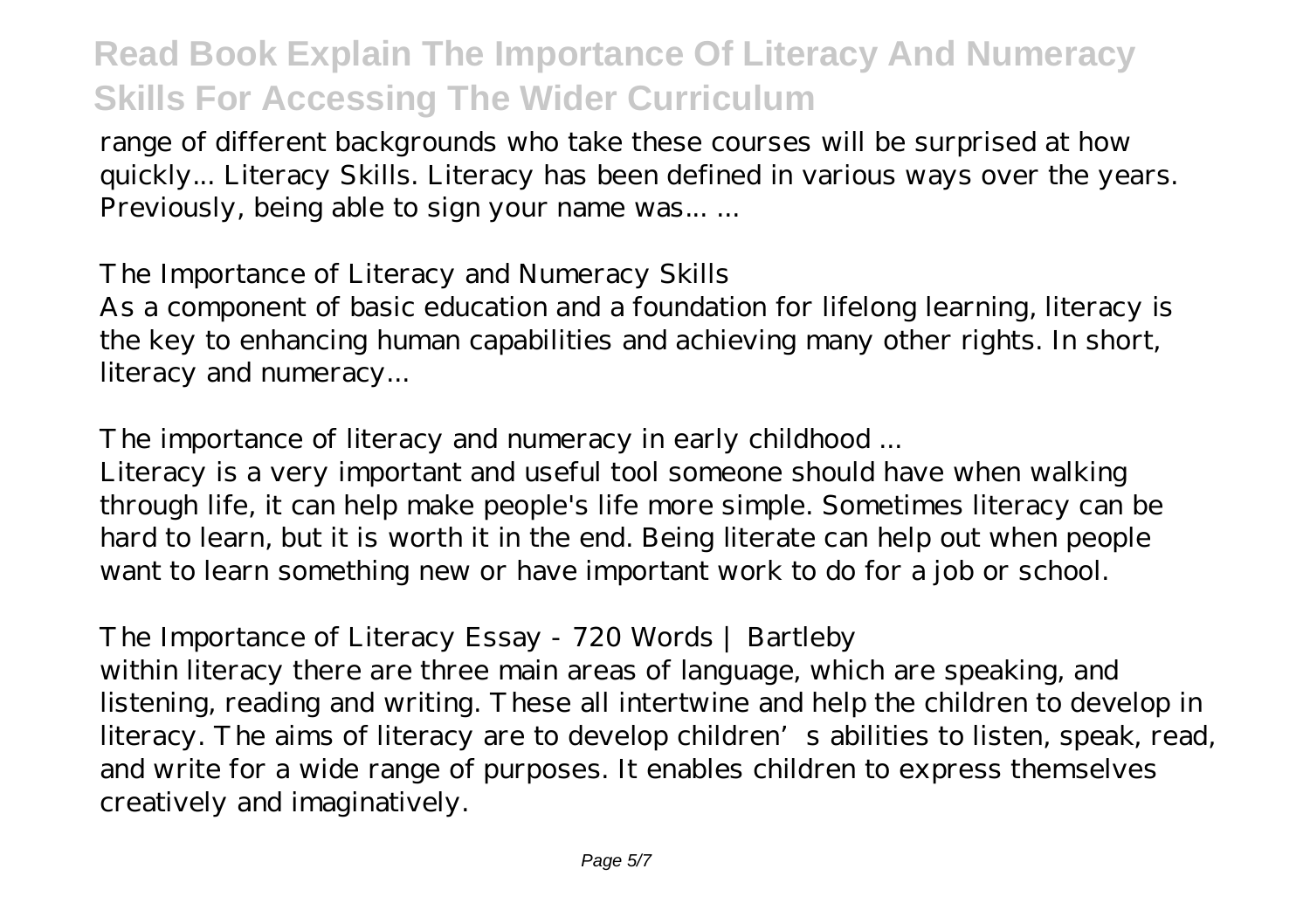### *Aims And Importance Of Learning Provision For Literacy ...*

Literacy and numeracy skills are important for accessing the wider curriculum because they are used in everything. Literacy skills allow children to explore the ways in which language works so that they can use this knowledge in a variety of situations. Literacy skills include, writing, reading, communicating, listening and understanding.

### *The importance of literacy and numeracy skills Free Essay ...*

Regardless of this shifting definition, literacy is essential to developing a strong sense of well-being and citizenship. Children who have developed strong reading skills perform better in school...

### *The importance of literacy in a child's development ...*

Primary socialisation plays a key role in shaping a child's personality in many ways. A new born child does not have any idea of the social and cultural elements. But, the child becomes aware of the social and cultural elements after coming in contact with the society.

### *Primary Socialisation and its Impact - Fully Explained*

Here are 10 reasons why it is so important: Play lays the foundation for literacy. Through play children learn to make and practise new sounds. They try out new vocabulary, on their own or with friends, and exercise their imagination through